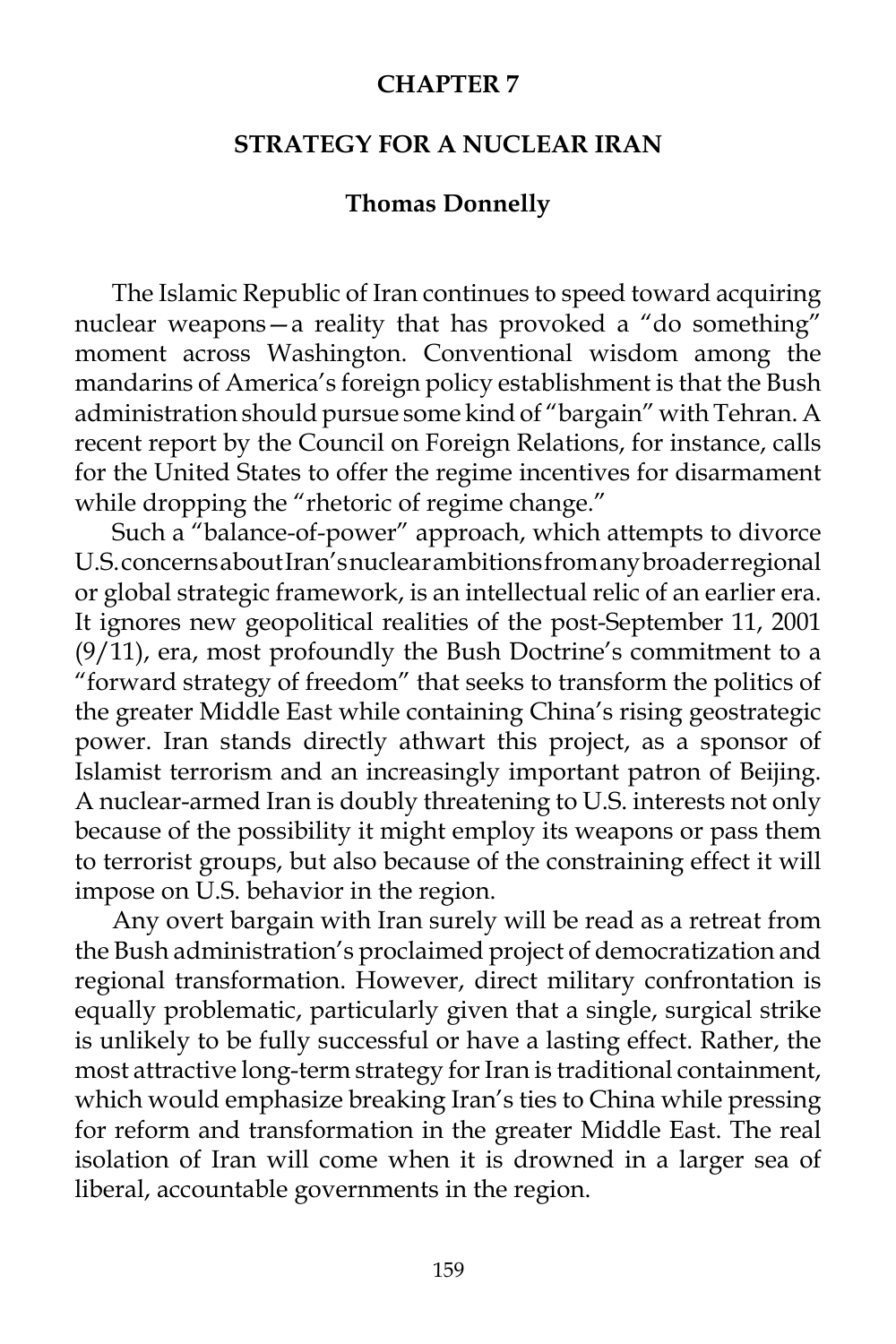The Islamic Republic in Iran continues to speed toward acquiring nuclear weapons, with every week, it seems, bringing further evidence of its progress. In late September 2004, the head of Iran's Atomic Energy Organization, Gholamreza Aghazadeh, announced his country had begun enriching a "test amount" of uraniumenough, that is, for several nuclear weapons. Soon, there will be no insurmountable hurdles left; it is simply a matter of engineering, time, and Tehran's choice. This is a reality that the next U.S. administration will have to confront—and a very unpleasant reality it will be. As Max Boot recently observed:

[Iran] is also working on missiles with the range to strike targets in Europe and North America, though the likeliest vehicles for delivering an Iranian nuke would be its terrorist networks. Hassan Abasi, a senior member of the Revolutionary Guards, recently boasted that Iran had "a strategy drawn up for the destruction of Anglo-Saxon civilization."1

 The anxiety raised by the prospect of nuclear-armed Iran is creating a "do something!" moment across Washington and within parts of the Bush administration. Boot, a strong supporter of the Bush administration's strategy for the greater Middle East, allows that, "On Iran, as in so many other areas, the administration seems to be paralyzed by disagreements between Defense Department hawks and State Department doves."2 During the 2004 election season, the Democrats, by contrast, made a point of advocating a "grand bargain" with the mullahs that would allow them to keep their nuclear power plants in exchange for a promise to give up the kind of nuclear fuel used to make bombs. To some degree, this was a recycling of Clinton-era Iran policy with a sprinkling of the ideas that underlay the 1994 "Agreed Framework" with North Korea, a widely celebrated bit of arms control that did nothing to prevent Kim Jong Il from acquiring his current arsenal. Undeterred by that failure, Senators Kerry and Edwards made a point of advancing a "nonconfrontational" approach to Iran that emphasized areas of "mutual interest."

 Divining mutual interests between the United States and Iran has been an addiction of many American diplomats since the Iranian revolution of 1979. Even at the height of the Iran-Iraq war of the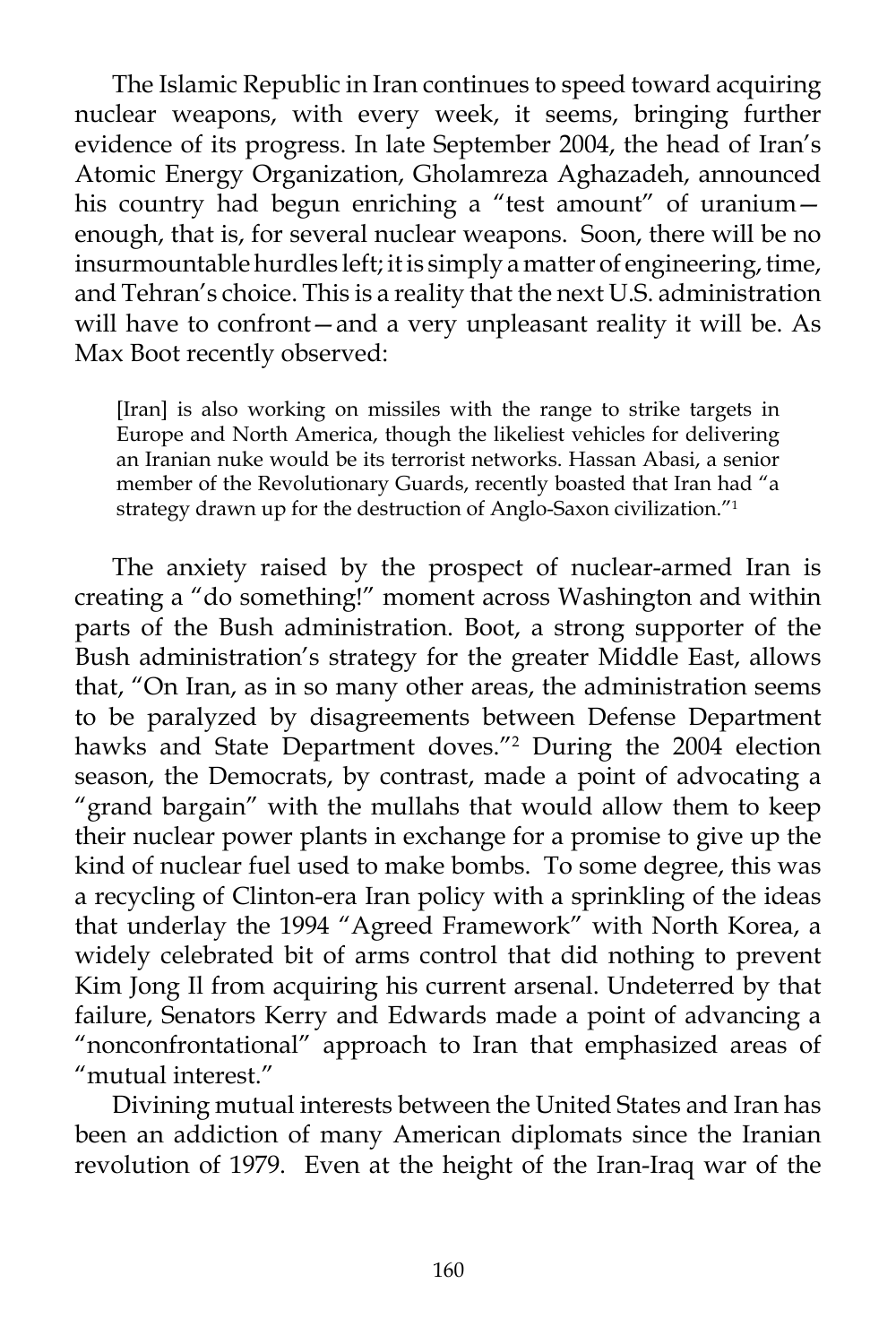1980s, the Reagan administration proved itself open to dealing with Ayatollah Khomeini; witness the infamous "Iran-contra" affair. The first Bush administration came to office, sending the Iranians the message, in the President's words, that "Goodwill begets goodwill."3 After Khomeini's death in 1989, the rise of Hashemi Rafsanjani appeared as a moment of renewed dialogue and moderation, but in the end, Iran remained implacably hostile to the United States, ever more so after the first Gulf War. As Kenneth Pollack has observed, the period of 1991-92 marked a newly aggressive period in Iranian foreign policy and, significantly, a correlating strategic emphasis on nuclear weapons:

The [former] shah had an interest in nuclear weapons, but it was actually rather restrained, given his approach to other aspects of military power. He did have a nuclear weapons program, but it had not progressed beyond basic research and was not lavishly funded . . . . The end of [the Iran-Iraq] war did not diminish Iran's desire for nuclear weapons. Instead, it actually began to pump additional resources into its program. . . . Iran's logic for accelerating its nuclear weapons program was very straightforward: if you want to pursue a policy that runs contrary to the vital interest of the United States, you must be able to deter an American invasion, and the only sure way to do that is to have a nuclear arsenal. . . . Deterring the United States was not the only motive Iran had for acquiring nuclear weapons (deterring Israel, building prestige, and dealing with a revived threat from Iraq were also considerations), but it was its most important incentive.<sup>4</sup>

 Indeed, after the disaster of the Iran-Iraq war, Iran began to coordinate its nuclear program more closely with its overall strategy. The United States responded in exactly the inverse fashion, by separating its nuclear concerns from its larger strategic framework. As in the Cold War, questions of nuclear proliferation were considered quite apart from their proper policy context; in fact, proliferation was often believed to be the primary concern.

 In the Central Intelligence Agency (CIA) and at the National Security Council, Pollack had a front-row seat for Clinton administration policymaking toward Iran. Despite a supposedly nuanced policy of "dual containment" that was to weigh more heavily on Saddam Hussein's Iraq than Rasfanjani's Iran, American hopes for moderation were frustrated constantly. The new pan-European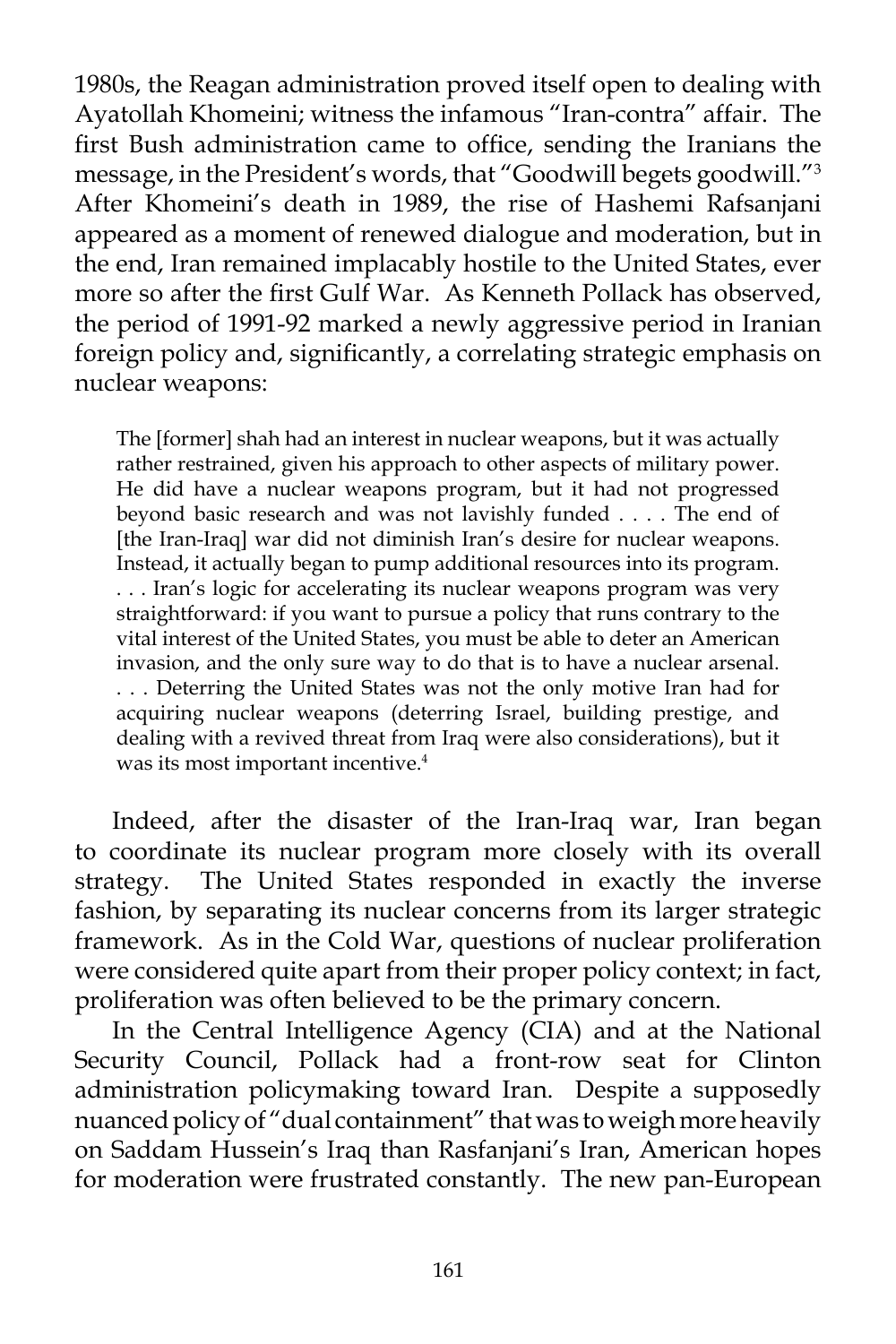engagement with Iran, dubbed "Critical Dialogue," only made matters worse; what was meant to be a carrot-and-stick approach left Tehran free to snack on European carrots while dodging American sticks. Yet, when Rafsanjani stepped down as president and was replaced by Mohammed Khatami in 1997, the chimera of Iranian "reformists" beckoned again to the administration.

 From 1997 to 1999, U.S.-Iranian diplomacy resulted in a series of public displays of affection. As Pollack tells it, the Clinton administration had all but talked itself into the belief that a big breakthrough was at hand. All that was required was one final grand gesture on the part of the United States.5 And so, on April 12, 1999, at a state dinner, President Clinton admitted in "unprompted" remarks that "Iran . . . has been the subject of quite a lot of abuse from various Western nations. And I think sometimes it's quite important to tell people, look, you have a right to be angry at something my country or my culture or others that are generally allied with us today did to you 50 or 60 or 100 or 150 years ago."6 The President's feel-Iran'spain impulse soon became formal administration rhetoric. On March 17, 2000, at Washington's Omni Shoreham hotel, Secretary of State Madeleine Albright acknowledged and apologized for past American policy toward Iran:

In 1953, the United States played a significant role in orchestrating the overthrow of Iran's popular Prime Minister, Mohammed Mosaddeq. The Eisenhower administration believed its actions were justified for strategic reasons; but the coup was clearly a setback for Iran's political development. And it is easy to see now why many Iranians continue to resent this intervention by America in their internal affairs. Moreover, during the next quarter century, the United States and the West gave sustained backing to the Shah's regime. Although it did much to develop the country economically, the Shah's government also brutally repressed political dissent. As President Clinton has said, the United States must bear its full share of responsibility for the problems that have arisen in U.S.-Iranian relations. Even in more recent years, aspects of U.S. policy towards Iraq during its conflict with Iran appear now to have been regrettably short-sighted, especially in light of our subsequent experiences with Saddam Hussein.7

 Yet even as Albright was speaking, the Iranian government had begun to crack down on internal dissent and resume a hard-line,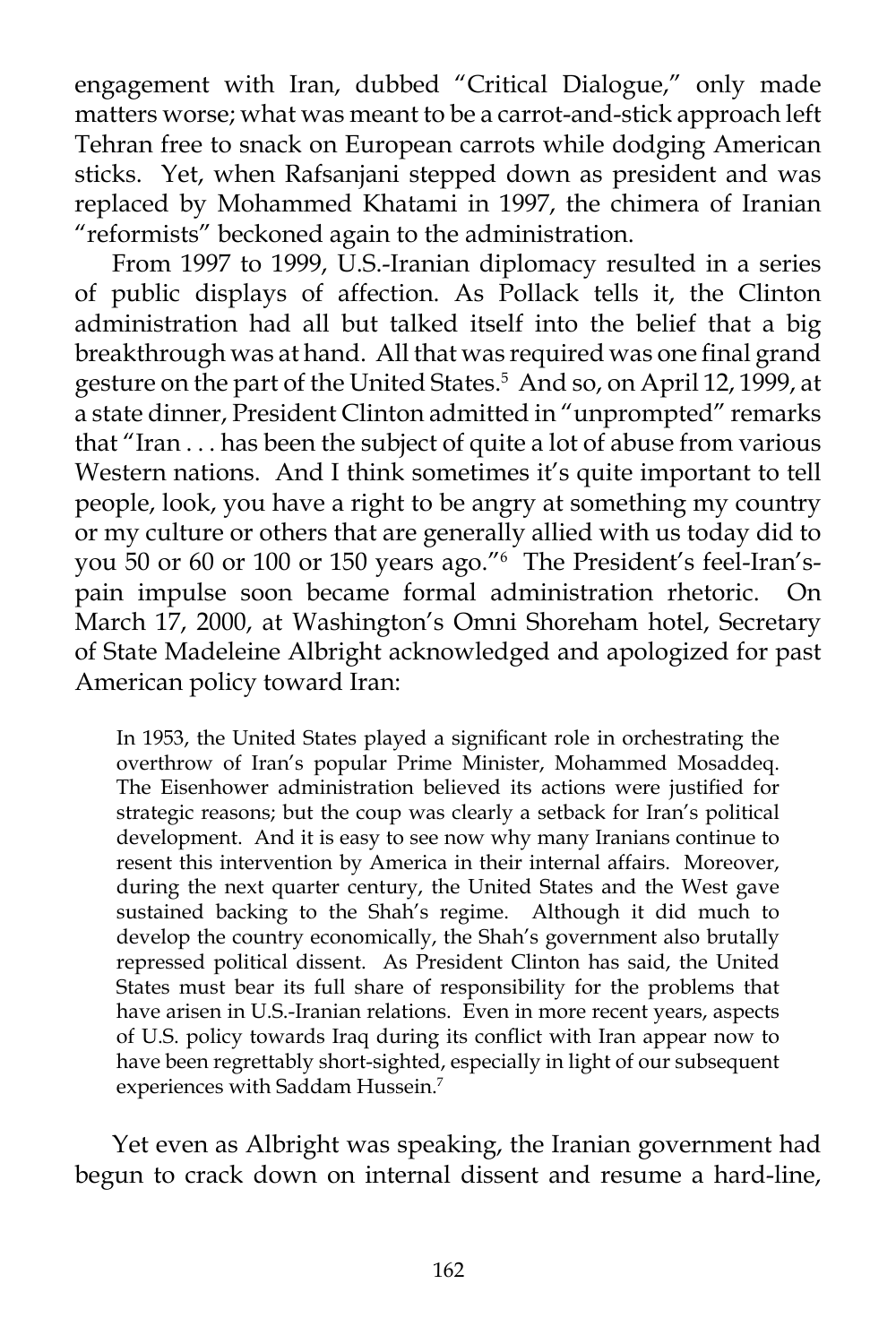anti-American stance abroad. Pollack's verdict on Clinton's opening to Tehran is remarkably blunt and worth recounting at length:

I felt [at the time] that we had come very close to making a major breakthrough with Iran and that if only we had done a few things differently . . . we might have been able to make it happen. Over the years, however, I have come to the conclusion that I was wrong in this assessment. Any rapprochement that could be nixed by two words in a speech was a rapprochement that was doomed to failure anyway. That is the fundamental lesson of the Clinton initiative with Iran. The Iranians were not ready . . . . Iran was ruled by a regime in which the lion's share of power—and everything that truly mattered—was in the hands of people who were not ready or interested in improving ties with the United States.<sup>8</sup>

But it is rare when a member of the U.S. foreign policy establishment comes to such a moment of clarity about Iran. Prior to September 11, even Bush administration principals were prone to speak hopefully about the future of relations between Washington and Tehran. Vice President Richard Cheney, while at Haliburton, had described U.S. sanctions on Iran as "self-defeating." At his confirmation hearings, former Secretary of State Colin Powell observed changing conditions in Iran and stressed that "Iranians are not our enemies . . . to the extent that we can nuance our policy in that regard, I think it serves our interests and the interests of the region."9

 Even in a post-9/11, post-Iraq world, the siren call of an American-Iranian bargain remains attractive to many in the establishment. The latest call—for a "modest bargain" alternative—is encapsulated in the recent report, *Iran: Time for a New Approach*, by the Council on Foreign Relations (CFR).<sup>10</sup> As is so often the case, this "task force" of foreign policy mandarins calling for a new approach is really just rehashing old ideas. Thus, the CFR report finds:

[Tehran] could play a potentially significant role in promoting a stable, pluralistic government in Baghdad. It might be induced to be a constructive actor toward both Iraq and Afghanistan, but it retains the capacity to create significant difficulties for these regimes if it is alienated from the new post-conflict governments in those two countries.<sup>11</sup>

Thus, inevitably, it is the council's recommendation that the United States "engage selectively with Iran to promote regional stability."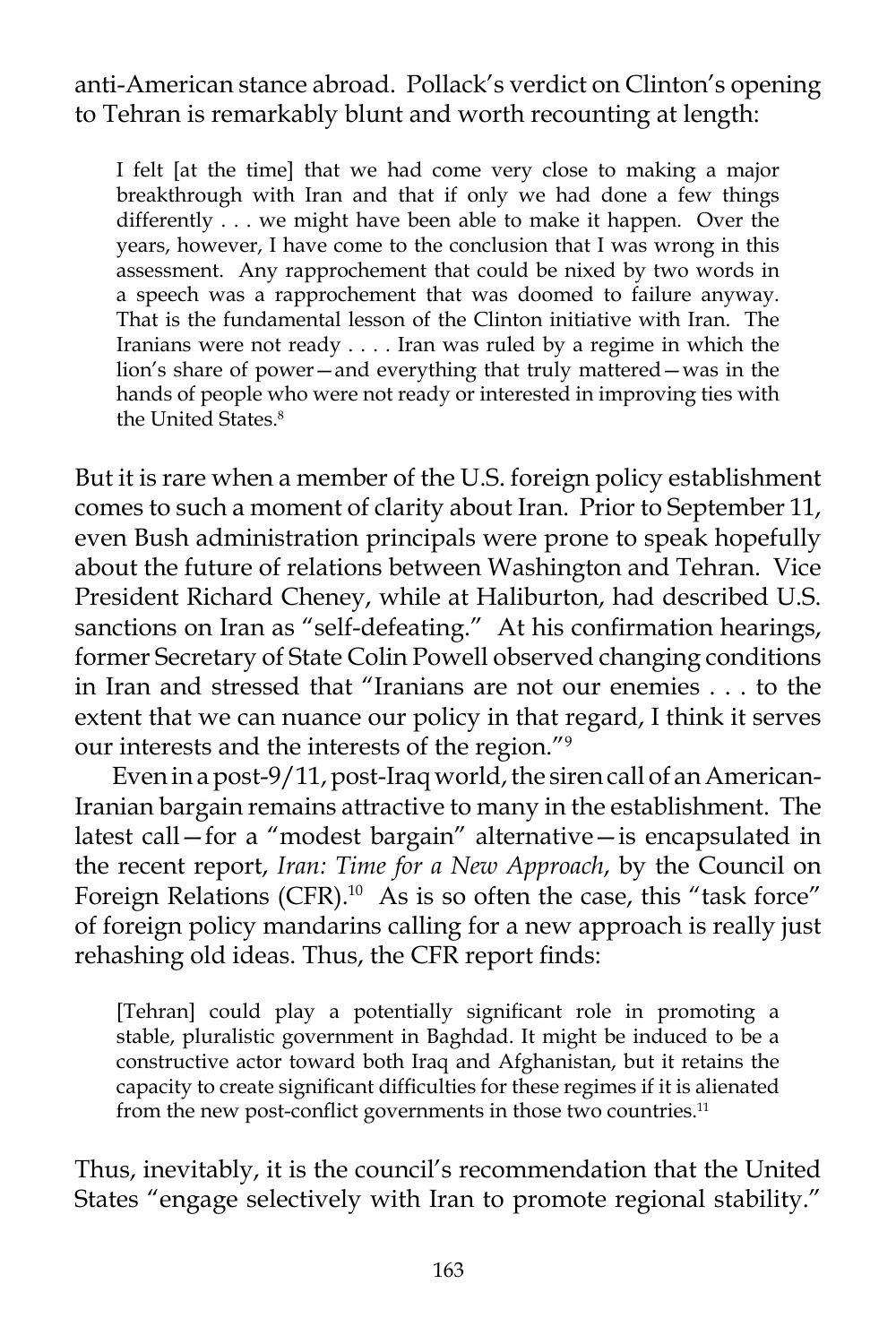This, in the task force's eyes, constitutes a "revised strategic approach to Iran."

 At least the CFR task force acknowledges that the "grand bargain" notion "that would settle comprehensively the outstanding conflicts between Iran and the United States is not a realistic goal, and pursuing such an outcome would be unlikely to produce nearterm progress on Washington's central interests."12 However, the depth of the differences between the United States and Iran is no excuse for restricting "engagement," in the report's view, and in particular the use of "incentives," including expanded trade relations: "Given the increasingly important role of economic interests in shaping Iran's policy options at home and abroad, the prospect of commercial relations with the United States could be a powerful tool in Washington's arsenal."13 Even more saliently, the task force believes that, while the United States is right to advocate democracy, America should abandon the "rhetoric of regime change, as it would be likely to rouse nationalist sentiments in defense of the regime, even among those who currently oppose it."<sup>14</sup> While willing to forgo the grandeur, the Council of Foreign Relations hates to pass up a bargain.

 Indeed, to the extent that the CFR report proves anything, it is that the Cold War is not over: it lives on, and not just in time-warp regimes like Kim Jong Il's North Korea or Saparmurat Niyazov's Turkmenistan, but among the strategic smart set in the United States, for whom détente never dies. But in reality, new geopolitical facts obtain, and the United States has started to formulate new strategies based upon them. First among these new facts is that the United States is the global guarantor of international order, history's sole superpower, and wishes to remain so. The second fact is that the "greater Middle East"—the immense swath of the planet stretching from West Africa to Southeast Asia—is now the central strategic focus of American security policy. The notion of a bargain with Iran is the by-product of an earlier era when Europe was the strategic key and the Middle East a secondary theater. Thus, the third aboutto-be fact—Iran's development of a nuclear arsenal—demands a genuinely strategic response, one consistent with our broader global and regional goals.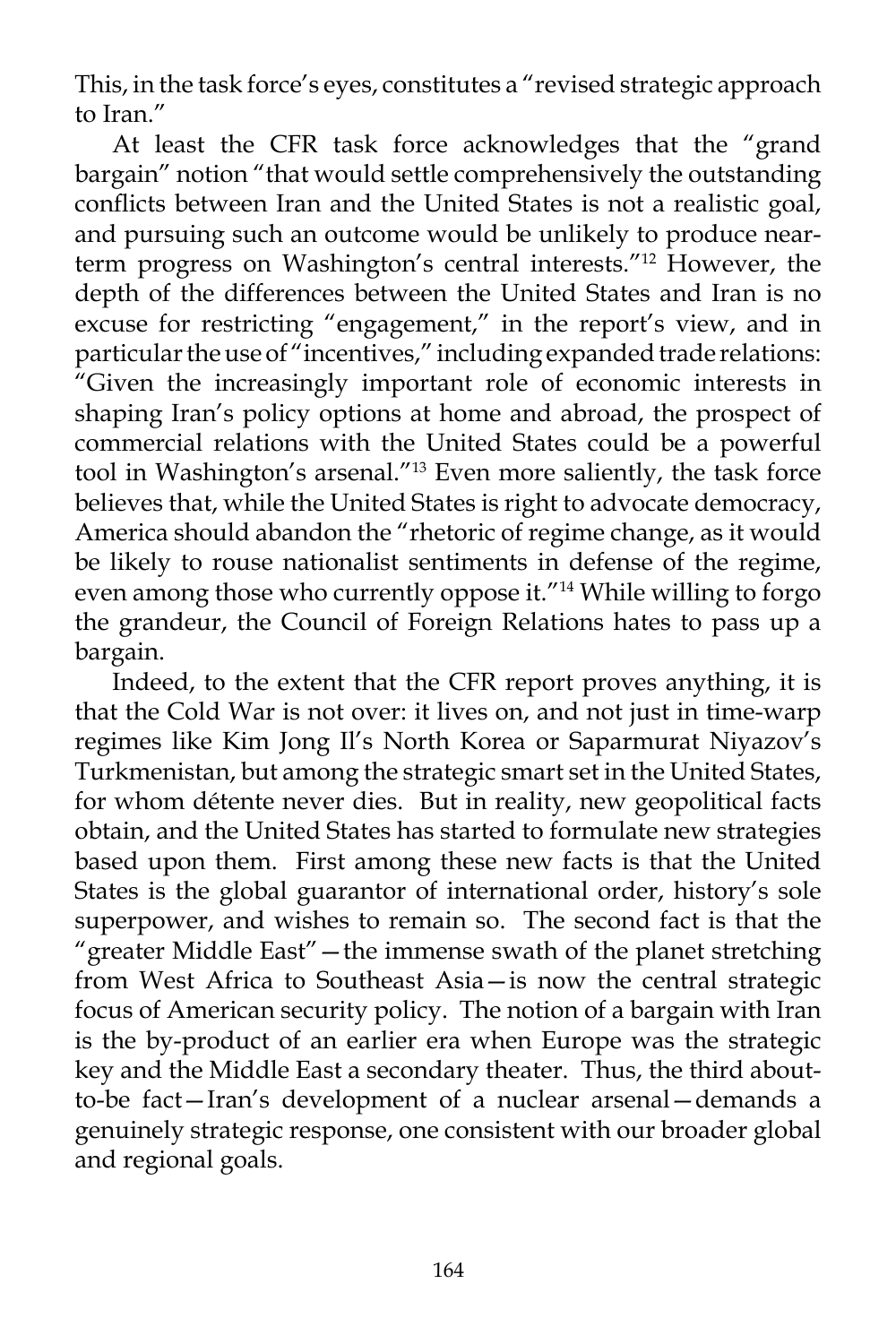# **Remember the Bush Doctrine?**

 The central question for the second Bush administration is whether the "Bush Doctrine"—whose main purpose is to preserve the generally liberal, stable, and peaceful international order that has resulted from the collapse of the Soviet empire and that is predicated upon the U.S. role as global guarantor of international security—is really the foundation for a lasting security strategy or was simply a rhetorical exercise meant to justify invading Iraq. The Bush Doctrine represents not just a continuation of the de facto policies of the Clinton administration, but a reaffirmation of the most basic American strategic habits; it is consistent with what might be called American strategic culture. And, in a realpolitik sense, there is no quiet life for the world's sole superpower.

 At the same time, there is a strong yearning, even among the grandees of the Republican Party, to avoid further involvement in the greater Middle East and to try to preserve the status quo governments—and the status quo relationships—across the region. This is not just an expression of "Iraq fatigue," but a more deepseated skepticism about the prospects for democracy in the Islamic world, and Arabia in particular. At the same time, the pretense of a return to the status quo in the greater Middle East, of balancing one thuggish regime against another, and making strategy in partnership with Western European "powers" such as France and Germany, is impossible to take seriously in a post-9/11, post-Iraq world. Even if the United States could neatly withdraw from Iraq—itself an almost oxymoronic formulation—the "war on terrorism" would not end and would still include many other actors besides Osama bin Laden.

 Thus there may be little alternative to the Bush Doctrine's "forward strategy of freedom"; a purely defensive approach is impossible exactly because the pre-9/11 political order in the regime was the primary source of the nihilism and violence that led to those attacks. The Bush Doctrine's fundamental set of premises may prove remarkably stable: the rollback of both Islamic terror organizations and the governments that support them; containing China's military ambitions; and, key to it all, preventing any true "axis of evil" that marks a conjunction of Islamic radicalism with the rising great-power capabilities in Beijing.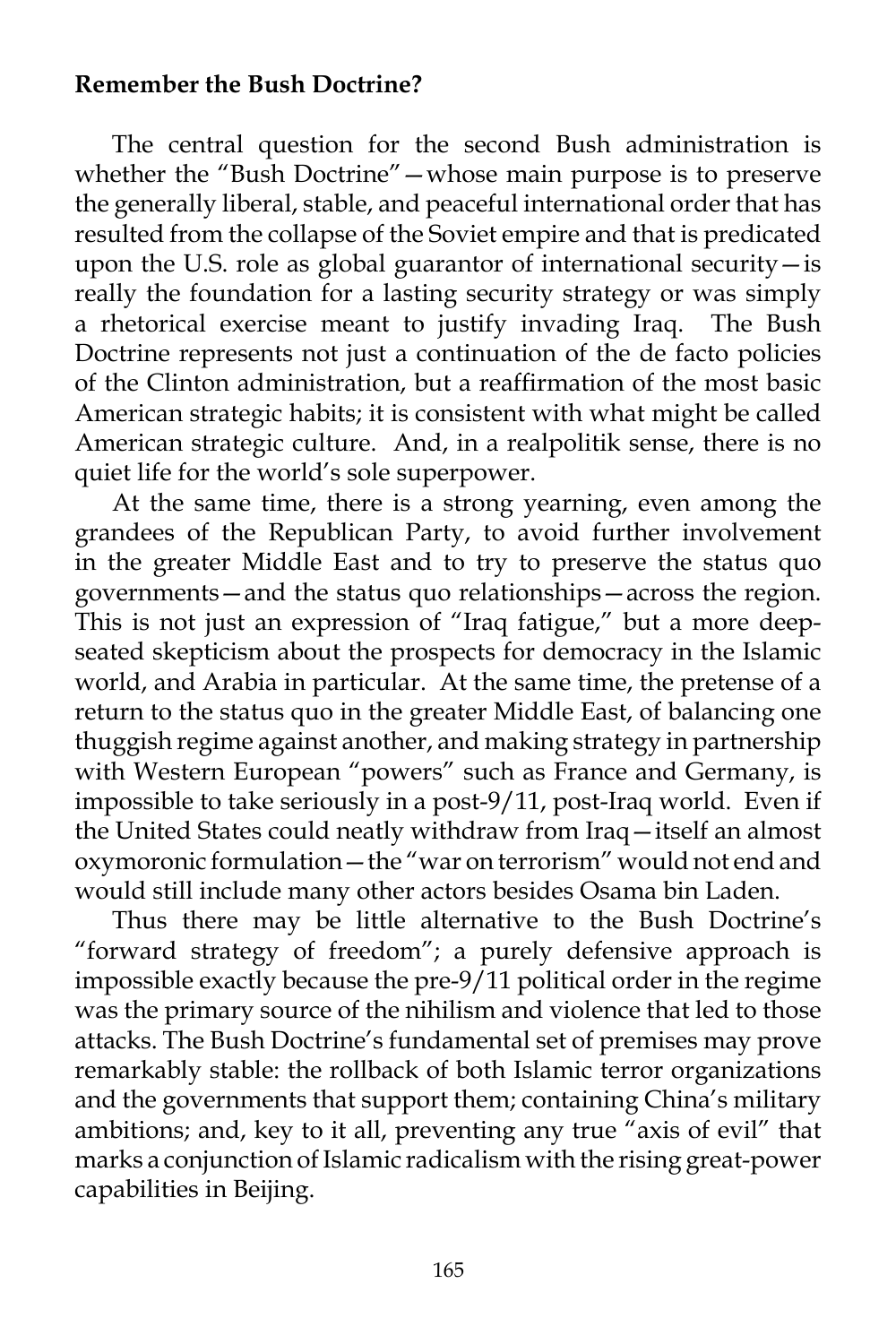This strategy is nothing if not ambitious. We are attempting to resolve a massive civil war within the Islamic world while simultaneously preventing a dissatisfied China - even more dependent for its economic growth on Middle Eastern oil than the United States—from interfering with our efforts. The Bush administration's occasional confessions about the magnitude of the effort required, reflected in Defense Secretary Donald Rumsfeld's forecast of a "long, hard slog" in Iraq and then National Security Adviser Condoleezza Rice's profession of a "generational commitment" to the project of transforming the Middle East, only begin to hint at the task before the United States. The only good news is that, while our enemies are many, they are individually weak and not immediately disposed to unite against us.

 U.S. strategy for a nuclear Iran must be made to fit this broader framework. The greatest danger is that Tehran's acquisition of nuclear weapons will distort and derail American strategy. Strategic realists will once again see the need to pursue a "balance of power" approach, undercutting the Bush "liberation strategy." "Engagers" and Europhiles will see an opportunity to rush forward with a great new bunch of "carrots" to tempt Iranian moderates. Arms controllers will attempt to subordinate real strategy-making to the establishment of international agreements limiting weaponry. Perhaps most dangerous of all will be those policymakers who rightly propose a hard-line against the mullahs: their commendable willingness to pressure Tehran, even to the point of military action, has a tendency to obscure their strategic judgment. Indeed, hardliners may be most prone to the "do something!" fever. It may well be that the United States finds itself forced to do something militarily in the case of the Islamic Republic, but if so, it is more important to do the right something. And the "right" strategy for Iran is one that fits the Iran piece within the larger puzzle of political transformation for the Middle East.

#### **Sources of Iranian Conduct.**

 To be sure, Iran stands directly athwart this project of regional transformation. Indeed, the regime in Tehran came to power by ousting Shah Reza Pahlavi in the tumultuous year of 1979, when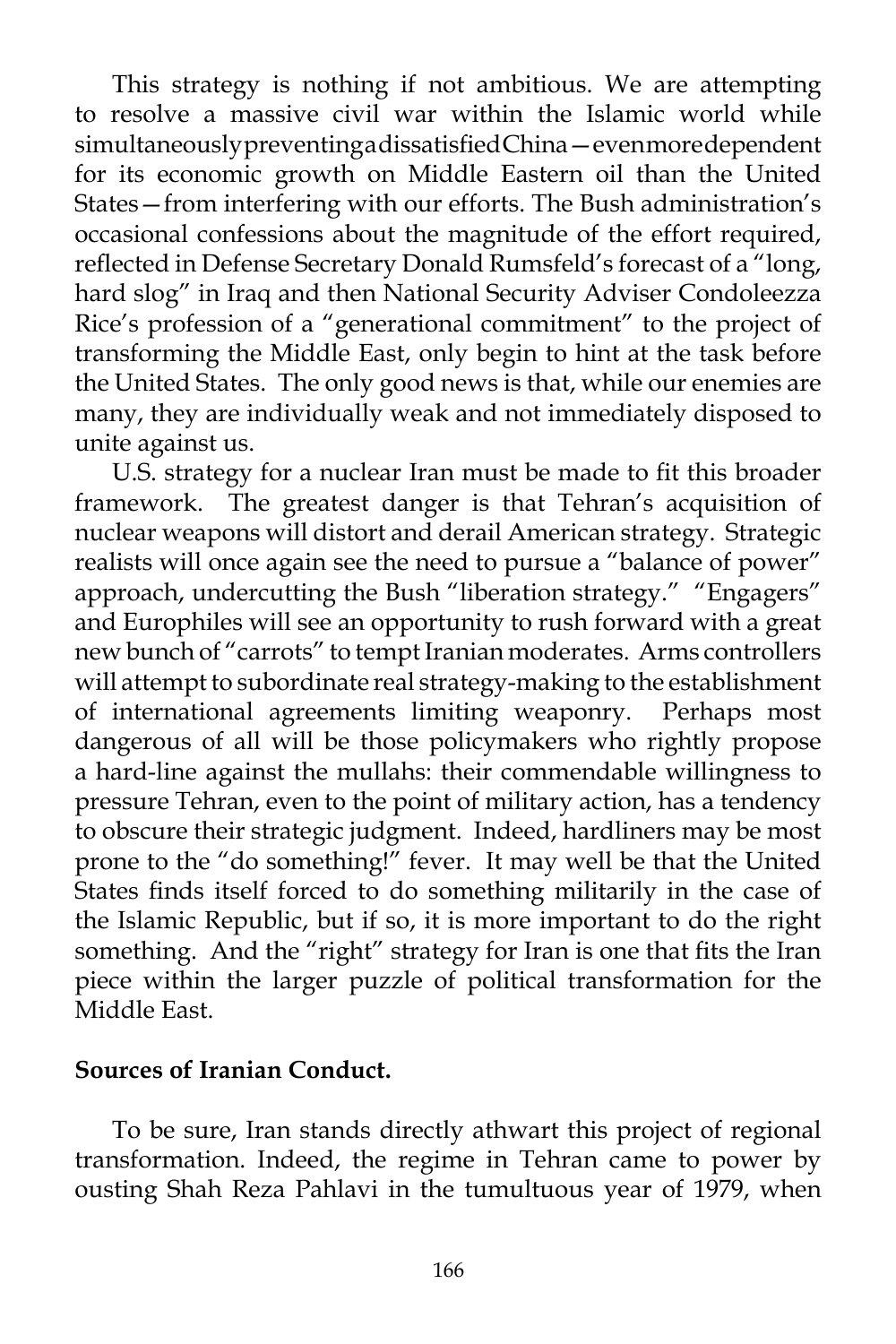the old, autocratic order in the greater Middle East began to crumble. Ayatollah Ruhollah Khomeini established an unabashedly theocratic and revolutionary government, at the same time calling for a broader Muslim uprising and attacks upon the United States, the "Great Satan." And despite international isolation, devastating defeat in war, and widespread internal unrest, the regime retains its ideological character, as well as a firm grip on power. As the Council on Foreign Relations notes, the Islamic Republic has achieved some "durability."15

 But if its political and strategic ends have been consistent, Tehran's means have changed dramatically. One of the best studies of the Iran-Iraq War, done by the United States Marine Corps, observed that the casualties of that conflict were so great that it essentially bled the Iranian revolution to death.16 Khomeini and his fellow mullahs were more than willing to spread revolution by conventional military means, but a generation of young Pasdaran zealots broke itself in human wave attacks on Saddam Hussein's army; what the U.S. military was able to do so decisively in 1991 and again in 2003—slice through the Iraqi field force—the Iranian army could not manage even at the cost of perhaps a million casualties over 8 years.

 If Iran could not export its revolution by conventional military means, then unconventional means would have to suffice. Iran's sponsorship of terrorists is well-known. As the U.S. State Department's most recent report on global terrorism puts it, "Iran remained the most active state sponsor of terrorism in 2003. Its Islamic Revolutionary Guard Corps and Ministry of Intelligence and Security were involved in the planning of and support for terrorist acts and continued to exhort a variety of groups that use terrorism to pursue their goals."17

 From Beirut to Buenos Aires, international terrorism has been central to Iran's foreign policy since the 1979 revolution. Tehran openly provides funding, training, and weapons to Hezbollah, Hamas, Palestinian Islamic Jihad, and the Popular Front for the Liberation of Palestine. Iran also has a long relationship with al Qaeda. As early as late 1991, Sudan's Islamist leader, Hassan al-Turabi, sponsored meetings designed to encourage Shia and Sunni fundamentalists to put aside their differences and work together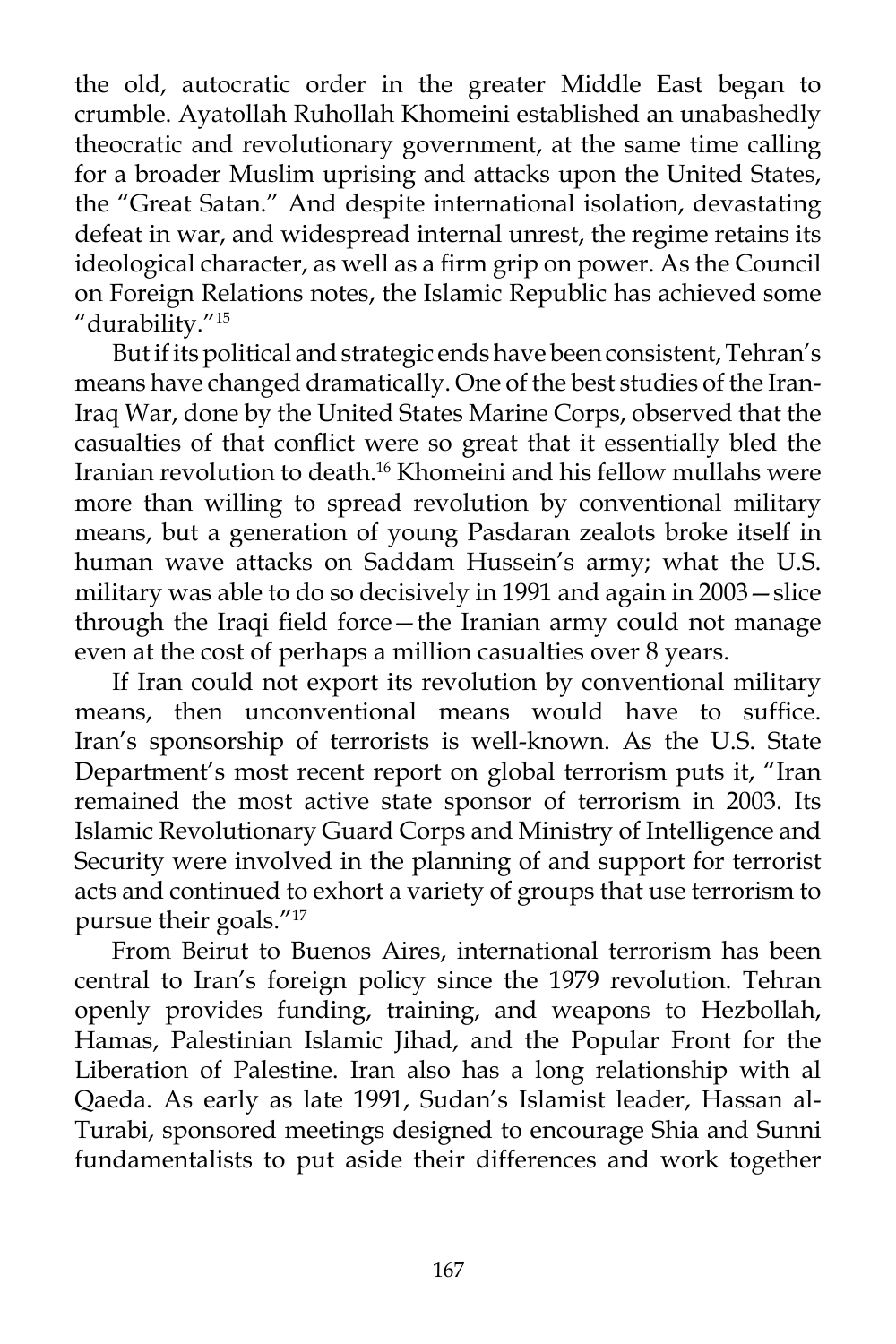against the United States. "Not long afterward," according to the 9/11 Commission report, "senior Al Qaeda operatives and trainers traveled to Iran to receive training in explosives."18

 Senior al Qaeda operatives captured by the United States have revealed that Tehran attempted to strengthen its ties to Osama bin Laden after the USS *Cole* attack in 2000, and that Iranian officials have facilitated the travel of al Qaeda members through their territory, failing to stamp their passports. It is also believed that 8 to 14 of the 9/11 hijackers took advantage of this arrangement to transit through Iran in  $2000 - 01$ <sup>19</sup>

 After the fall of the Taliban, several senior al Qaeda operatives fled to Iran, where they have found a safe haven from which to plot further attacks—including the May 2003 terrorist bombing in Riyadh, in which 34 people were killed.<sup>20</sup> Although Iran claims to hold several al Qaeda members in custody, it refuses to disclose their identities publicly and has rebuffed attempts to arrange for their transfer.<sup>21</sup>

 Yet for all the vehemence of its ideology and the violence of its anti-Americanism, the clerical regime in Tehran has found itself incapable of stemming the seeping U.S. presence in the Persian Gulf and in the broader region. While Iran essentially stood aside when Operation DESERT STORM drove the Iraqi army from Kuwait and contained Saddam Hussein's regional ambitions, the war ushered in the policy of "dual containment," targeted at Tehran as well as Baghdad; indeed, the first Bush administration left Saddam in power primarily to serve as a bulwark against Iranian expansionism. The "no-fly-zones" and other U.S. operations in the area throughout the 1990s attested to the fact that, even with no real regional partner beyond the on-again, off-again support offered by the Saudis—the United States was more than capable of maintaining its military forces at Iran's doorstep and had no intention of withdrawing.

 And while the mullahs may have celebrated the attacks of 9/11, they have come to rue many of the subsequent events. Although there was little love lost between Tehran and the Taliban, the expanded American military presence along Iran's eastern flank is far from welcome. The invasion of Iraq, though it removed Tehran's longtime nemesis in Baghdad, completed the near-encirclement of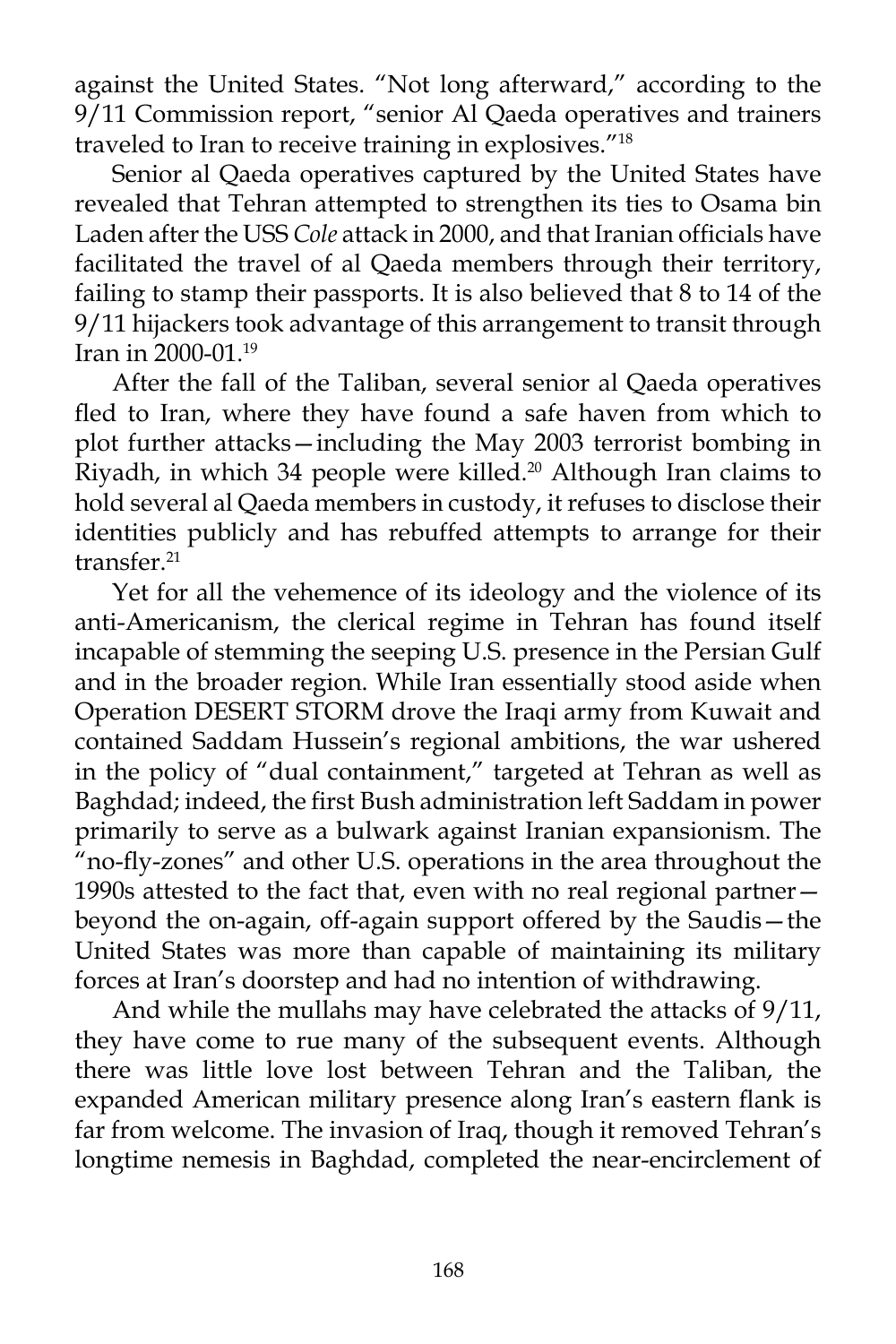Iran by U.S. military forces. Iran's attempts to influence the direction of post-Saddam Iraq have yet to produce anything more substantive than its past efforts to undermine Saddam; Tehran's sponsorship of Moqtada al Sadr helped the "Mahdi army" make headlines, but the finality with which mainstream Iraqi cleric Ayatollah Ali al Sistani evicted Sadr's forces from the shrine of Imam Ali in Najaf reinforced the truth that the majority of Iraq's Shia still have little interest in taking orders from Iran.

 Under such apparently bleak circumstances, Tehran's traditional hankering for nuclear weapons has sharpened significantly. Iran's conventional options are now restricted to attempts to limit American access to the region, such as by pointing missiles at the Straits of Hormuz and bolstering ground-based air defenses. Terrorism with a return address carries greater risks, too: it is interesting to speculate what the U.S. reaction would be now, in a post-9/11 world, to a Khobar Towers–type bombing. What the Iranians could safely sponsor in 1996 might not be so safe now. The surest deterrent to American action is a functioning nuclear arsenal.

# **What to Do?**

 To be sure, the prospect of a nuclear Iran is a nightmare. But it is less a nightmare because of the high likelihood that Tehran would employ its weapons or pass them on to terrorist groups—although that is not beyond the realm of possibility—and more because of the constraining effect it threatens to impose upon U.S. strategy for the greater Middle East. The danger is that Iran will "extend" its deterrence, either directly or de facto, to a variety of states and other actors throughout the region. This would be an ironic echo of the extended deterrence thought to apply to U.S. allies during the Cold War. But in the greater Middle East of the 21st century, we are the truly revolutionary force, and "revolutionary" Iran is more the status quo power.

 The attitudes of the Council on Foreign Relations Iran task force reveal this dynamic with creepy perfection. Aware that the fundamental strategic choice on Iran is between policies of regime change and détente, the consensus among the task force members is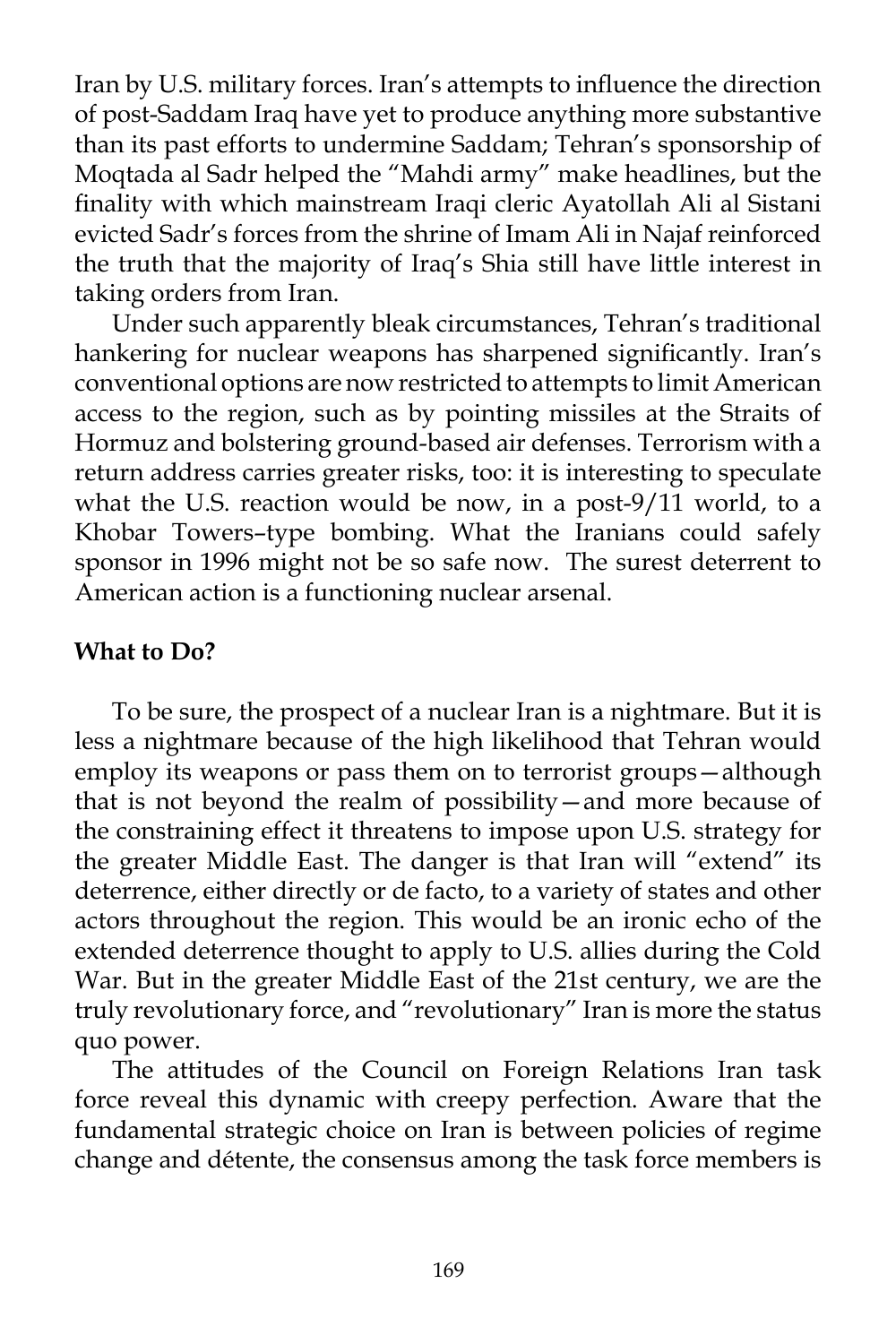that the problem is the weapons, not the government building them. Indeed, the report makes it clear that the task force was divided about the state of Iran's nuclear program.

 Although Task Force members voiced differing opinions on whether evidence is sufficient to determine that Iran has fully committed itself to developing nuclear weapons, the Task Force agreed that Iran is likely to continue its pattern of tactical cooperation with the International Atomic Energy Agency (IAEA), while attempting to conceal the scope of its nuclear program in order to keep its options open as long as possible.<sup>22</sup> But if there were nuances about the state of Tehran's nukes, there seems to be consensus about American policy: forget the regime-change idea and concentrate on the weapons. By focusing narrowly on the issues of Iran's weapons, any discussion of the larger consequences for American policy can be avoided.

 What would the consequences be of a bargain with Iran—be it grand or small—for a strategy of political transformation in the greater Middle East? Is it possible to pursue détente with Iran and regime change elsewhere?

 Throughout the greater Middle East, any overt bargain with Iran will surely be read as a retreat on the part of the United States. Three years after September 11, the question remains: do the Americans have the strength, stomach, and sincerity to carry through their project of democratization and regional transformation? Observers in the Middle East can see that President Bush is committed, but there are doubts about the rest of his government, even heading into his second term. The world's other industrial powers either are openly afraid and thus hostile, skeptical, or at best noncommittal; but for a handful of allies, America stands alone. Détente with Iran would compel the forces of freedom in the Middle East to further hedge their bets, and our sometime allies, like the Saudis, who through the 1990s tried to reach an accommodation with Tehran, would equally reckon that U.S. ambitions for change had overleaped themselves. Even Pakistan, congenitally unstable and prone to play all ends against the middle absent unceasing American attention, might toy with the idea of reversing its post-9/11 policies.

 Even more importantly, an obsessive attention to Iran would divert the United States from the most important, ideological aspect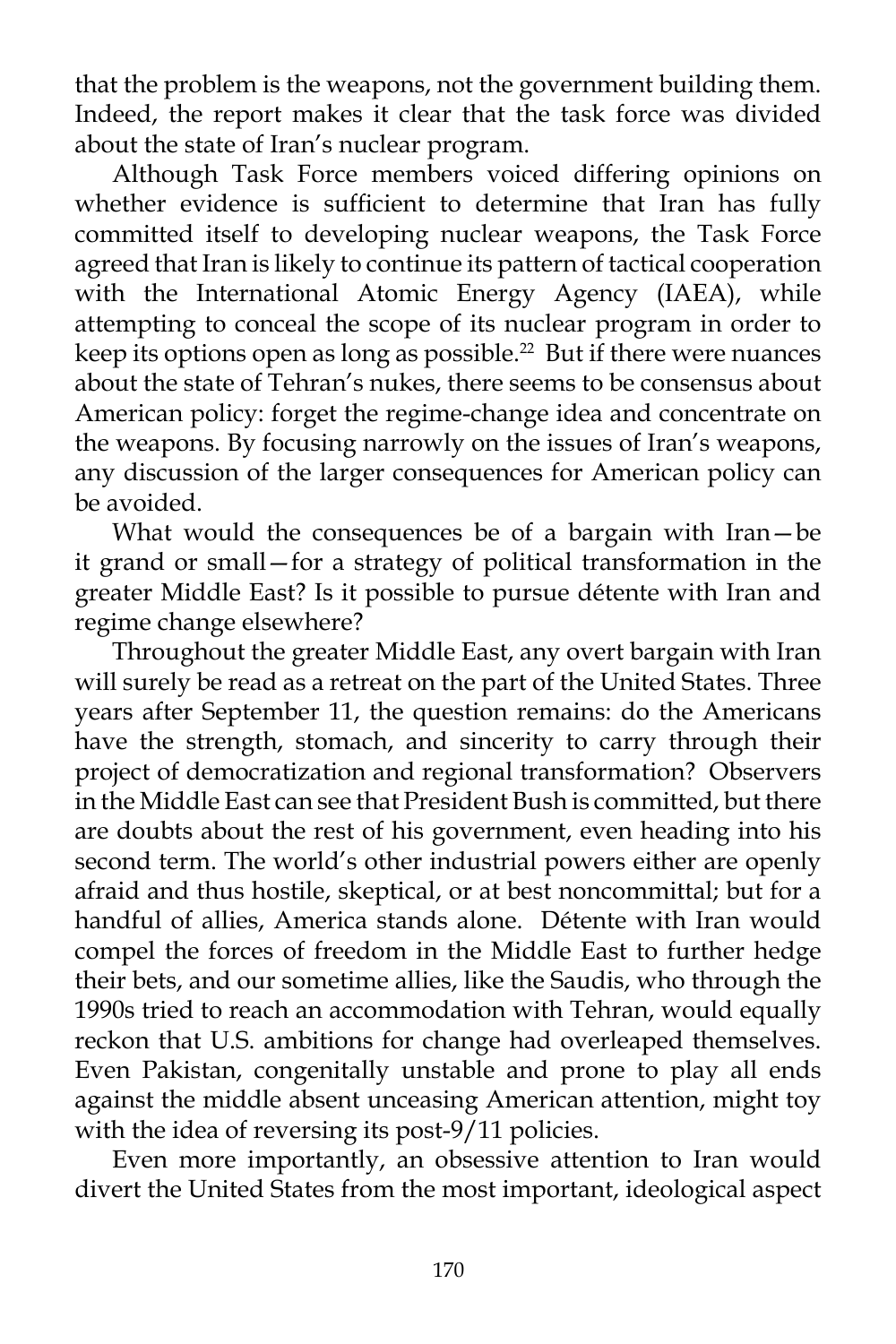of its effort in the Middle East: the project to reform politics among the Sunni Arabs. This is the real heart of the conflict in the region. The essential question is whether the Sunni community will cling to near-monarchical autocracies—be they relatively benign and modern, as in Jordan, or actively aggressive, such as the Wahhabifueled Saudis—or opt for an even more repressive, Osama-bin-Ladenstyle revolution. U.S. strategy is to foment a genuinely democratic and modernizing revolution. Over the coming decades, the hearts and minds of Sunnis represent the strategic center of gravity in the region, and the likely effect of an Iran-centric U.S. policy would be to obscure this fact and reinforce the impulse to cling to the Sunni status quo—an "old order" which almost certainly is in the midst of collapsing.

 A bargain with Iran would also have global effects. The most serious would not be in France or Germany, whose governments have made it plain that they have no heart for transformation in the Middle East or for a serious effort to oppose Iran, but in China. Beijing and Tehran share a mutual dissatisfaction with the Pax Americana and have a long record of direct and indirect cooperation on nuclear and missile programs. Hu Jintao and the new generation of leaders in China have a much larger, global perspective than did Jiang Zemin and Deng Xiaoping before them, greater confidence flowing from China's economic modernization, and, almost certainly, an appetite to play the geopolitical game more actively. Their horizons very clearly extend throughout the greater Middle East—China's energy interest in Sudan already has posed perhaps the largest roadblock to stopping the genocide in Darfur, for example—and they are deeply conscious of the potential U.S. stranglehold on China's future growth. Torn between their interests in U.S. security guarantees and a desire for greater autonomy, Beijing will keenly note, and perhaps be happy to broker, any bargain for Iran.

# **Regime Change by Other Means**.

 If détente with a nuclear Islamic Republic jeopardizes the project of Middle East transformation, then direct military confrontation is an equally unappetizing method of regime change. In the heat of the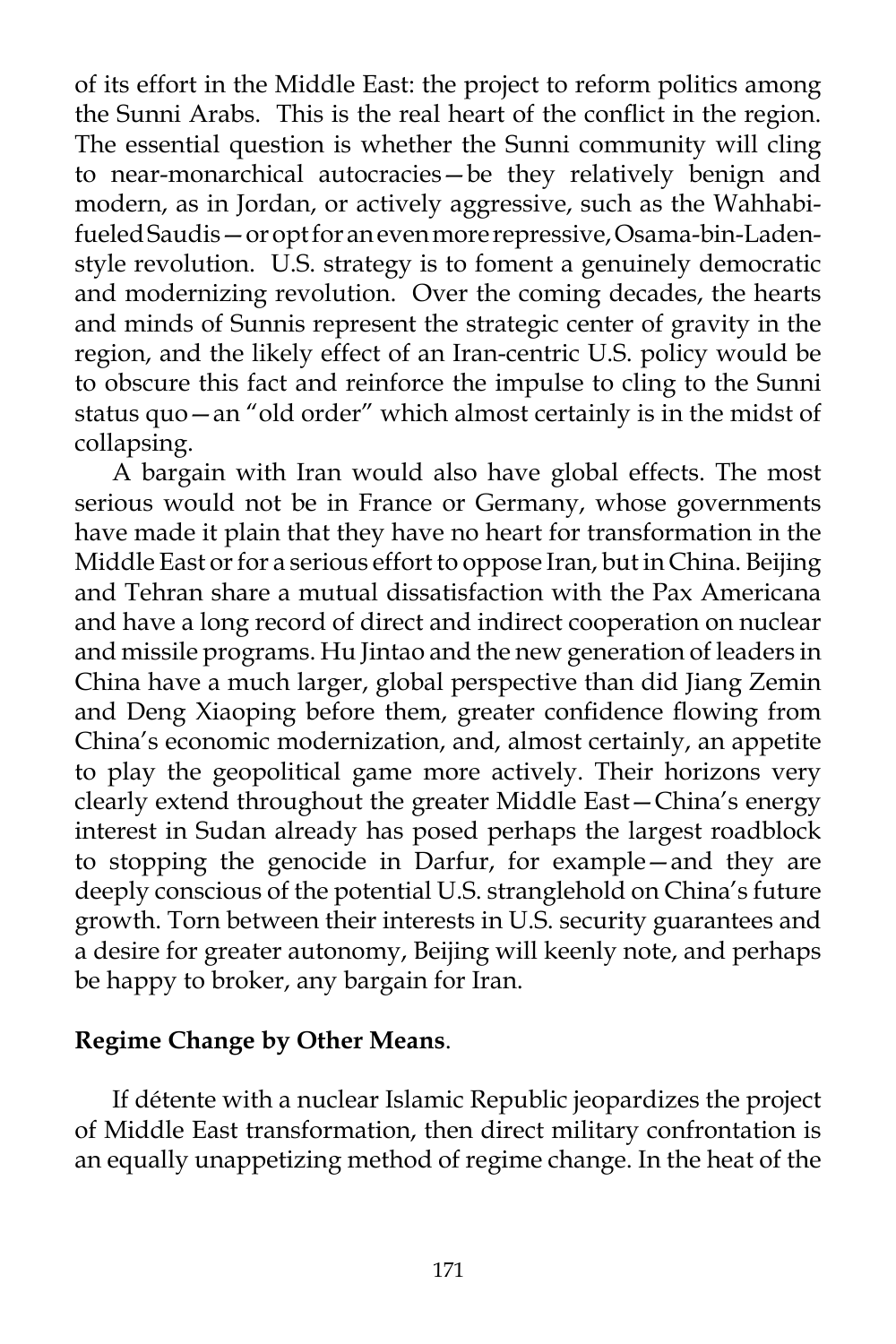"do something!" moment, the difficulties of even limited military strikes are too little appreciated. While a full discussion of the operational realities is beyond the scope of this chapter, some hard truths are worth mentioning. Iran is large, populous, rugged, and its nuclear facilities are spread throughout the country.<sup>23</sup> Its nuclear program probably cannot be crippled in a single, surgical strike, as was Iraq's in Israel's famous Osiraq raid.

 And speaking of the Israelis, it is not uncommon to hear the hope expressed among U.S. policymakers, albeit sotto voce, that they somehow will solve the puzzle that perplexes us. Earlier in September, the Israeli newspaper, *Haaretz*, reported that Tel Aviv was planning on buying 500 bunker-busters, precisely the kind of munitions that might be able to destroy Iran's underground nuclear facilities.<sup>24</sup> In truth, however, a preemptive strike by Tel Aviv would be exceedingly difficult. Israel's long-range strike capacity is a fraction of the U.S. military's and would, as a matter of logistics, require at least American acquiescence (we own a good deal of the airspace between Tel Aviv and Tehran). And even if, miraculously, an Israeli strike achieved some tactical success, the Iranians would surely hold us responsible and target U.S. interests in retaliation. In sum, punitive strikes cannot be designed to end the Iranian nuclear threat nor ensure regime change, as our decade-long experience with Saddam Hussein should remind us.

 A full-scale invasion would be a "porridge-too-hot" prospect in other than the most dire circumstances. While in a conventional fight, the Iranian army might provide no stiffer resistance than did the Iraqi army in 1991 or 2003, and a post-invasion campaign might concentrate solely on a full dismantling of Iranian nuclear infrastructure and identifying scientists and program officials, it is far from certain that U.S. objectives could be so neatly limited. It is impossible to know the degree of post-invasion resistance, but to underestimate it would be an even greater folly than underestimating it was in Iraq.

 The military approach that perhaps best balances risks and rewards might be a comprehensive air campaign, lasting perhaps a week, to be followed by fomenting an Afghanistan-style insurgency. Iran continues to suppress separatist moments among Iranian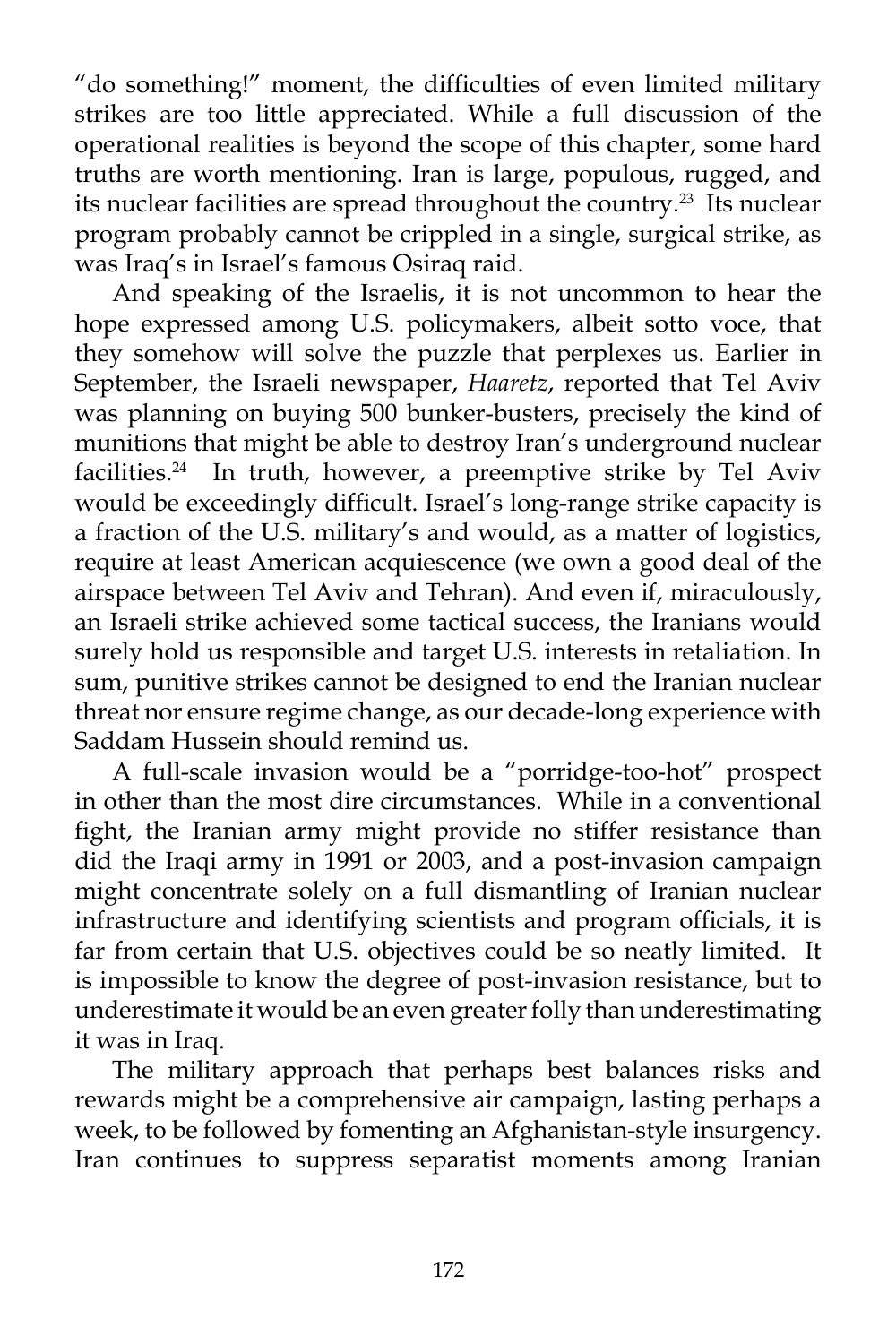Kurds, Azeris, and Baluchis—Tehran has never had perfect control of its own borders. Even the most successful strike campaign would have only transitory effect; having crossed the military threshold, the United States must be ready to keep regime-threatening pressure on the mullahs. Indeed, the Bush administration would do well to put in place covert contacts with Iranian dissident factions—as well as military supplies capable of sustaining them if needed before considering any punitive air campaign. And while there are tremendous risks associated with any proxy war, it provides an improvement over air strikes alone. The United States should not enter a war with Iran without at least some reasonable plan for victory, measured by regime change in Tehran.

 Yet perhaps the most attractive strategy for a nuclear Iran is traditional containment. There are risks associated with this approach, and it does not mean "multilateral" diplomacy. From Khartoum to Tehran, the "international community" is proving again that it is unwilling to confront renegade regimes. Iran's flouting of the IAEA and the United Nations (UN) also takes a page from Saddam's book. Despite growing evidence of Iran's nuclear malfeasance, many countries are reluctant to sanction it for what they view as its legitimate right to develop a complete nuclear fuel cycle. We must anticipate that the primary burden of isolating and containing a nearly nuclear Iran rests with the United States. Like so much of our future work in the greater Middle East, this must be a long-term effort requiring patience and resolve.

 The first order of business is to keep Iran from establishing a deeper relationship with great-power sponsors. Breaking Tehran's ties to China will be difficult, given that no American administration, Republican or Democrat, has yet been willing to force Beijing to choose between the constraints and the benefits of the Pax Americana witness Taiwan, North Korea, and now Sudan. Better hopes lie with India, which, if pressured to scale back its links to Iran as the price of a real strategic partnership with the United States, might become a serious future ally.

 The second order of business is for the United States to retain the initiative in its new project of reform and transformation in the greater Middle East. The real isolation of revolutionary Iran will come when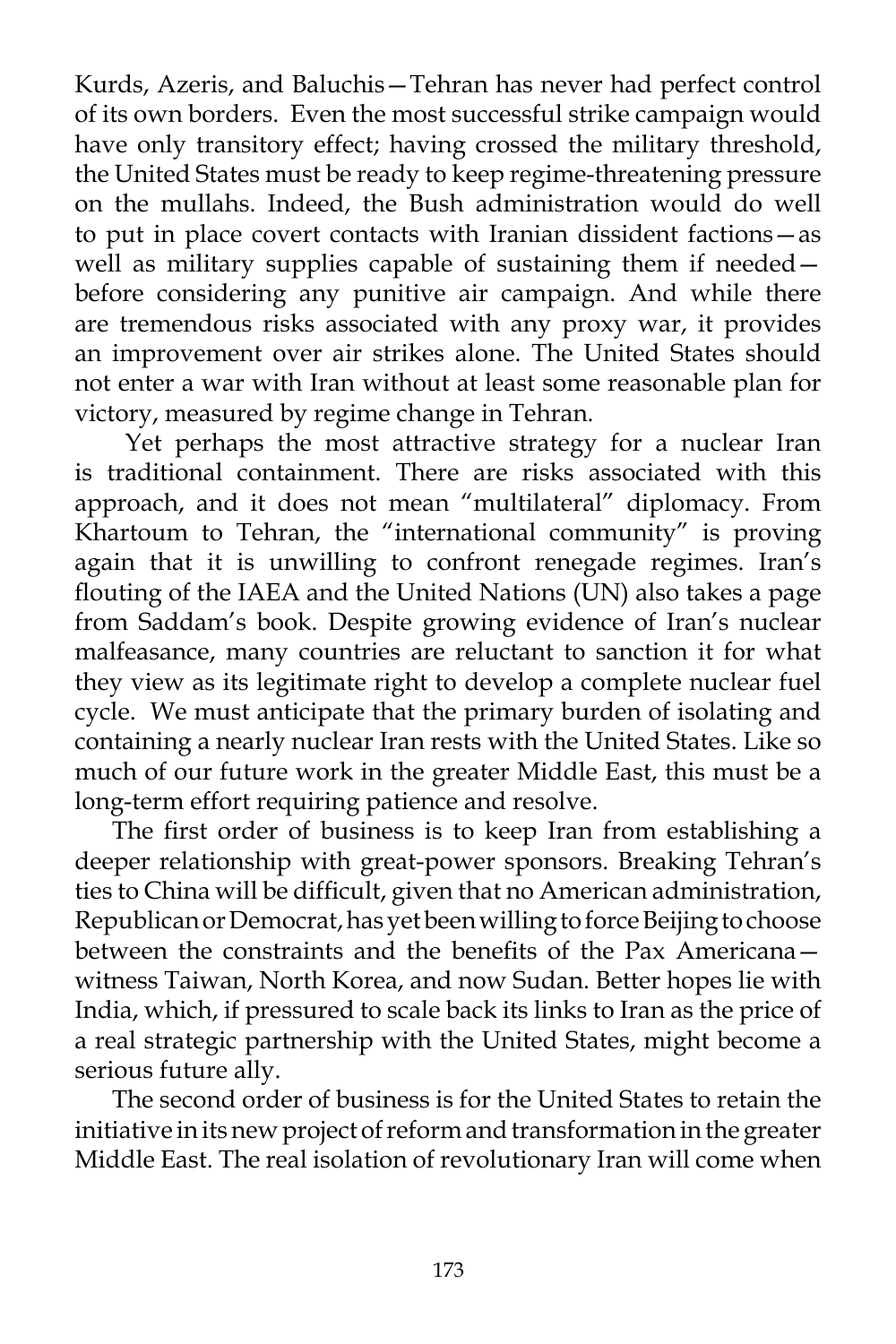it is drowned in a larger sea of liberal, accountable governments in the region. As democracy takes hold in Afghanistan and Iraq, Iran's dictatorship will come under increasing pressure.

 In a curious way, Iran suffers from both the Middle East's great maladies: it is both a sclerotic autocracy and a backward-looking theocracy. The success of democracy in Afghanistan and Iraq not only will surround Iran strategically, but ideologically as well. In the final analysis, supporting and expanding the forces of freedom in the region offers, for now, our best hope for containing Iran and diluting the value of its nuclear deterrent.

#### **ENDNOTES - CHAPTER 7**

 1. Max Boot, "Bush Can't Afford Inaction on Iran," *Los Angeles Times*, September 9, 2004.

2. *Ibid*.

 3. Kenneth Pollack, *The Persian Puzzle: The Conflict between Iran and America*, New York: Random House, 2004, p. 245.

 4. Pollack, pp. 258-259; see also Ray Takeyh, "Iran's Nuclear Calculations," *World Policy Journal*, Summer 2003.

5. Pollack, esp. pp. 303-343.

 6. The White House, Office of the Press Secretary, "Remarks at Millenium Evening: The Perils of Indifference: Lessons Learned from a Violent Century," April 12, 1999; quoted in Pollack, p. 323.

7. Pollack, p. xxv.

8. *Ibid*., pp. 341-342.

9. Quoted in *Ibid*., p. 343.

 10. Zbigniew Brzezinski and Robert M. Gates, cochairs, *Iran: Time for a New Approach*, New York: Council on Foreign Relations, 2004. Accessed at *http://www. cfr.org/pdf/Iran\_TF.pdf*.

- 12. *Ibid.,* p. 3.
- 13. *Ibid.,* pp. 3-4.
- 14. *Ibid.,* p. 4.
- 15. *Ibid.,* p. 1.

 16. Douglas V. Johnson and Stephen C. Pelletiere, *Lessons Learned: The Iran-Iraq War, Volume I*, Fleet Marine Force Reference Publication 3-203, Quantico, VA: Marine Corps Combat Development Command, December 10, 1990.

 <sup>11.</sup> *Ibid.,* p 2.